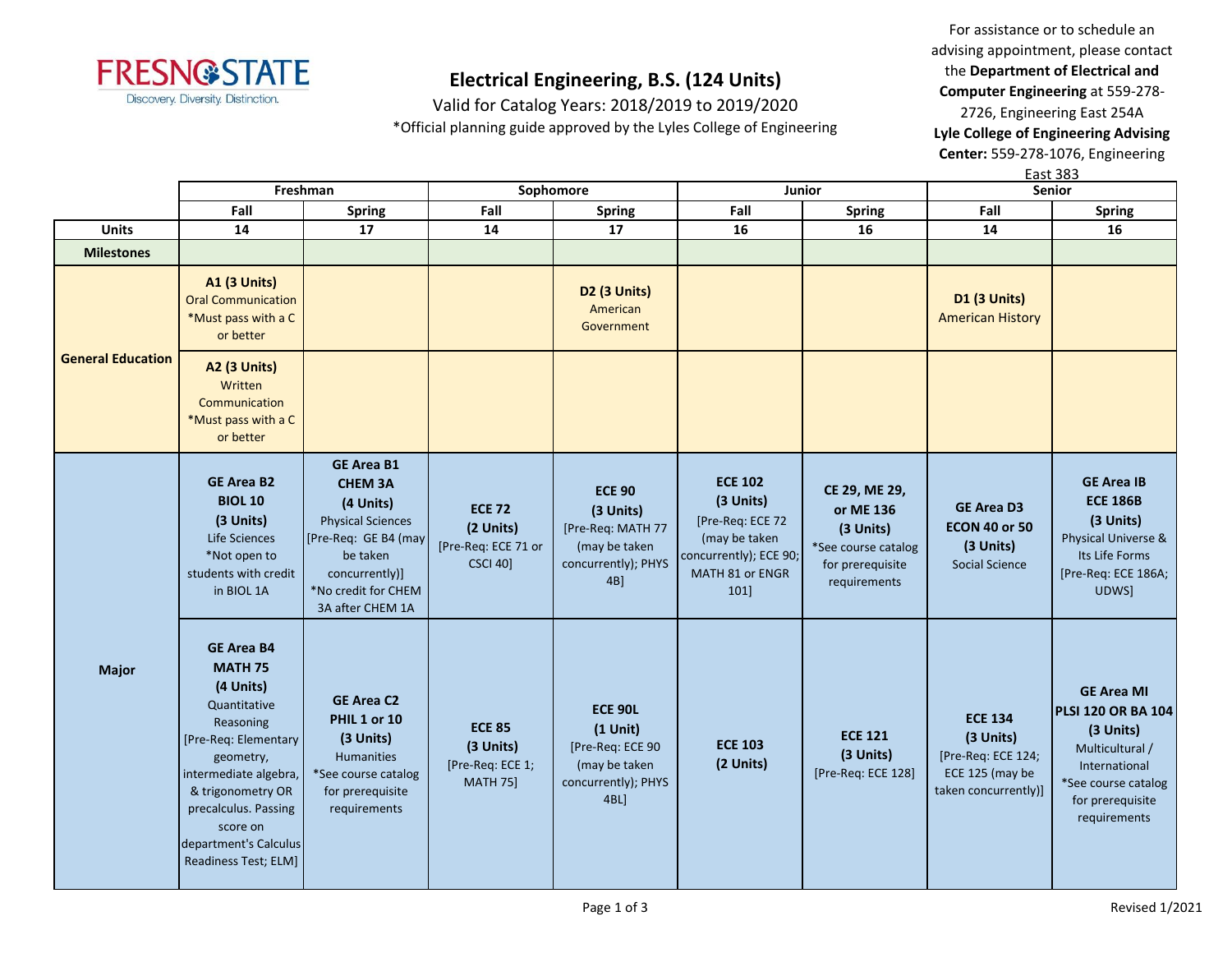

Valid for Catalog Years: 2018/2019 to 2019/2020

\*Official planning guide approved by the Lyles College of Engineering

For assistance or to schedule an advising appointment, please contact the **Department of Electrical and Computer Engineering** at 559-278- 2726, Engineering East 254A **Lyle College of Engineering Advising** 

**Center:** 559-278-1076, Engineering East 383

|                                                               | Freshman                       |                                                                                            | Sophomore                                                                                        |                                                                                           | Junior                                                                                         |                                                                                                 | <b>Senior</b>                                                                                                                             |                                                      |
|---------------------------------------------------------------|--------------------------------|--------------------------------------------------------------------------------------------|--------------------------------------------------------------------------------------------------|-------------------------------------------------------------------------------------------|------------------------------------------------------------------------------------------------|-------------------------------------------------------------------------------------------------|-------------------------------------------------------------------------------------------------------------------------------------------|------------------------------------------------------|
|                                                               | Fall<br><b>Spring</b>          |                                                                                            | Fall                                                                                             | <b>Spring</b>                                                                             | Fall                                                                                           | Spring                                                                                          | Fall                                                                                                                                      | <b>Spring</b>                                        |
| <b>Units</b>                                                  | 14                             | 17                                                                                         | 14                                                                                               | 17                                                                                        | 16                                                                                             | 16                                                                                              | 14                                                                                                                                        | 16                                                   |
|                                                               | ECE <sub>1</sub><br>$(1$ Unit) | <b>ECE 71</b><br>(3 Units)<br>[Pre-Req: MATH 75<br>(may be taken<br>concurrently)]         | <b>ECE 85L</b><br>$(1$ Unit)<br>[Pre-Req: ECE 85<br>(may be taken<br>concurrently)]              | <b>ECE 118</b><br>(3 Units)<br>[Pre-Req: ECE 85;<br><b>CSCI 40 or ECE 71]</b>             | <b>ECE 124</b><br>(4 Units)<br>[Pre-Req: ECE 2, ECE<br>90; MATH 81 or ENGR<br>101]             | <b>ECE 125</b><br>(3 Units)<br>[Pre-Req: ECE 124]                                               | <b>ECE 186A</b><br>$(1$ Unit)<br>[Pre-Req: 30 units of<br><b>ECE or instructor</b><br>permission; UDWS<br>(may be taken<br>concurrently)] | <b>MATH Elective</b><br>(3 Units)<br>*See footnotes  |
| <b>Major</b>                                                  |                                | <b>MATH 76</b><br>(4 Units)<br>[Pre-Req: MATH 75<br>or<br><b>MATH 75A &amp; B]</b>         | <b>MATH 77</b><br>(4 Units)<br>[Pre-Req: MATH 76]                                                | <b>ECE 118L</b><br>$(1$ Unit)<br>[Pre-Req: ECE<br>118(may be taken<br>concurrently), 85L] | <b>ECE 126</b><br>(3 Units)<br>[Pre-Req: MATH 81<br>(may be taken<br>concurrently); ECE<br>90] | <b>ECE 138</b><br>(3 Units)<br>[Pre-Req: ECE 102,<br>128]                                       | <b>Senior Lab</b><br>$(1$ Unit)<br>*See footnotes                                                                                         | <b>Senior Lab</b><br>$(1$ Unit)<br>*See footnotes    |
|                                                               |                                | <b>PHYS 4A</b><br>(3 Units)<br>[Pre-Req: GE B4;<br>MATH 76 (may be<br>taken concurrently)] | PHYS <sub>4B</sub><br>(3 Units)<br>[Pre-Req: PHYS 4A;<br>MATH 77 (may be<br>taken concurrently)] | <b>MATH 81</b><br>(3 Units)<br>[Pre-Req: MATH 77]<br>OR<br><b>ENGR 101</b><br>(3 Units)   | <b>ECE 128</b><br>(3 Units)<br>[Pre-Req: ECE 90]                                               | <b>ECE 138L</b><br>$(1$ Unit)<br>[Pre-Req: ECE 128L;<br>ECE 138 (may be<br>taken concurrently)] |                                                                                                                                           |                                                      |
|                                                               |                                |                                                                                            | <b>PHYS 4BL</b><br>$(1$ Unit)<br>[Pre-Req: Corequisite:<br>PHYS 4B]                              | <b>PHYS 4C</b><br>(3 Units)<br>[Pre-Req: PHYS 4B;<br><b>MATH 77]</b>                      | <b>ECE 128L</b><br>$(1$ Unit)<br>[Pre-Req: ECE 90L;<br>ECE 128 (may be<br>taken concurrently)] | <b>ECE 155</b><br>(3 Units)<br>[Pre-Req: ECE 124]                                               |                                                                                                                                           |                                                      |
| <b>Additional</b><br><b>Graduation</b><br><b>Requirements</b> |                                |                                                                                            |                                                                                                  |                                                                                           |                                                                                                |                                                                                                 | <b>Technical Area</b><br>(3 Units)<br>*See footnotes                                                                                      | <b>Technical Area</b><br>(6 Units)<br>*See footnotes |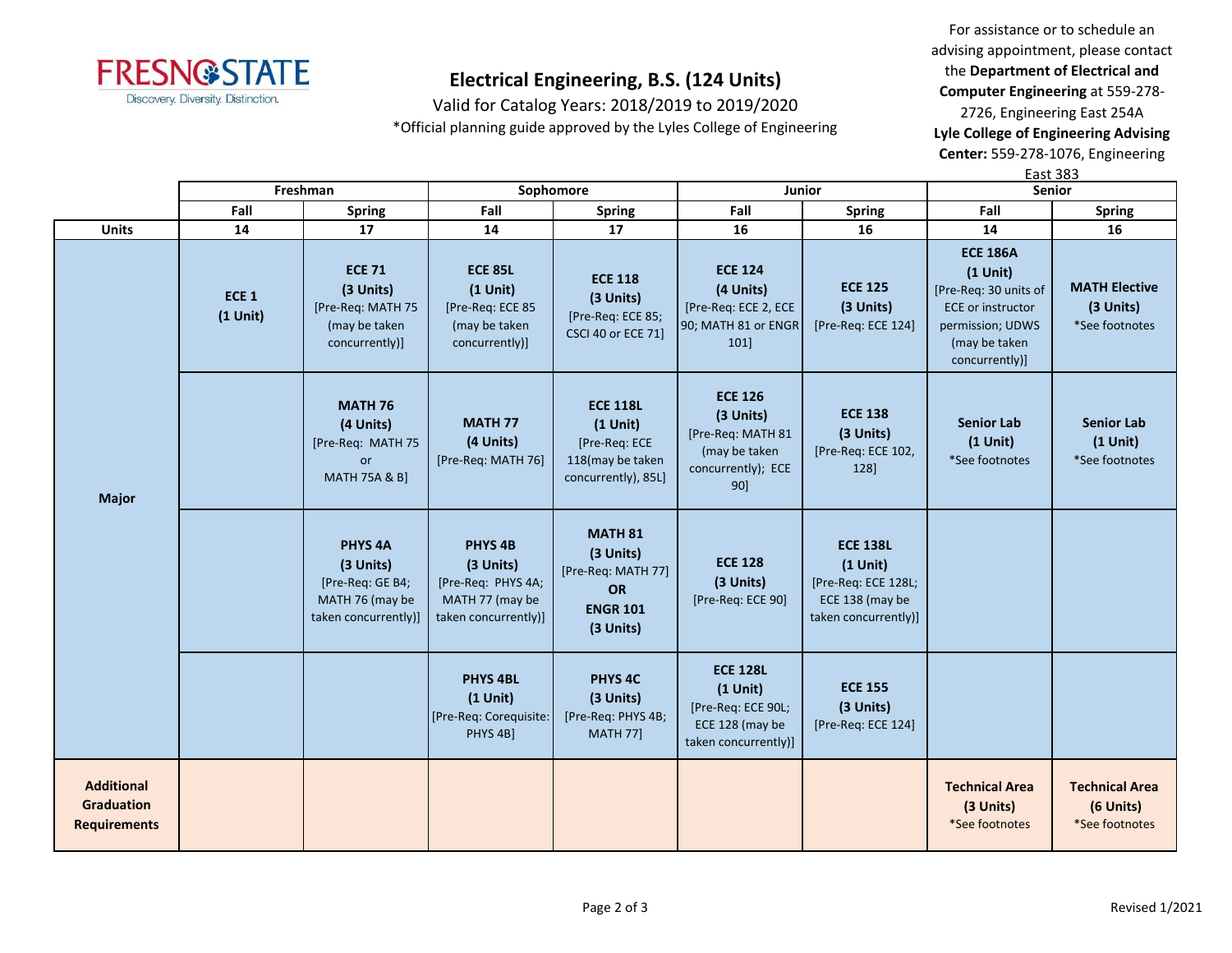

Valid for Catalog Years: 2018/2019 to 2019/2020

\*Official planning guide approved by the Lyles College of Engineering

For assistance or to schedule an advising appointment, please contact the **Department of Electrical and Computer Engineering** at 559-278- 2726, Engineering East 254A **Lyle College of Engineering Advising** 

**Center:** 559-278-1076, Engineering East 383

|              |      | Freshman      | Sophomore |               | Junior |               | LdSL 303<br>Senior |               |
|--------------|------|---------------|-----------|---------------|--------|---------------|--------------------|---------------|
|              | Fall | <b>Spring</b> | Fall      | <b>Spring</b> | Fall   | <b>Spring</b> | Fall               | <b>Spring</b> |
| <b>Units</b> | --   |               |           |               | тo     | TО            | - 7                | TО            |

#### **FOOTNOTES:**

Prerequisites/Corequisites: Other restrictions may apply. Please see your course catalog for detailed prerequisite/corequisite requirements. Students violating any course prerequisites may be required to take an additional course (if they earned a C) or repeat a course (if they earned a D or less.) Repeated violations of prerequisites may trigger disciplinary action.

Grade Requirements: Courses in mathematics, the physical sciences, or engineering taken CR/NC are not counted toward fulfillment of degree requirements in Electrical Engineering. The following prerequisite courses must be completed with a letter grade of C or better: ECE 71, 72, 85, 85L, 90, 90L.

**Technical Area (9 units):** Select 9 units from ECE 106, 107, 114, 115, 132, 135, 136, 140, 146, 148, 151, 152, 153, 162, 166, 168, 171, 176, 172, 173, 174, or 178.

**Senior Lab (2 units):** Select 2 units from ECE 119L, 121L, 134L, 136L, or 155L.

**MATH Elective (3 units):** Select one course from MATH 121, 123, 128, 152, 171, 181, or 182.

**Upper Division Writing Skills requirement (UDWS):** All undergraduate students must demonstrate competency in writing skills by passing the Upper Division Writing Exam (UDWE) or by obtaining a C or better in an approved upper division writing course, identified by the letter "W."

Substitutions: If substitutions/exceptions/waivers are made for any major courses that also meet GE and/or the Multicultural/International graduation requirement, the student is responsible for completing additional courses to satisfy the respective areas (GE and/or MI). This also includes the upperdivision writing requirement.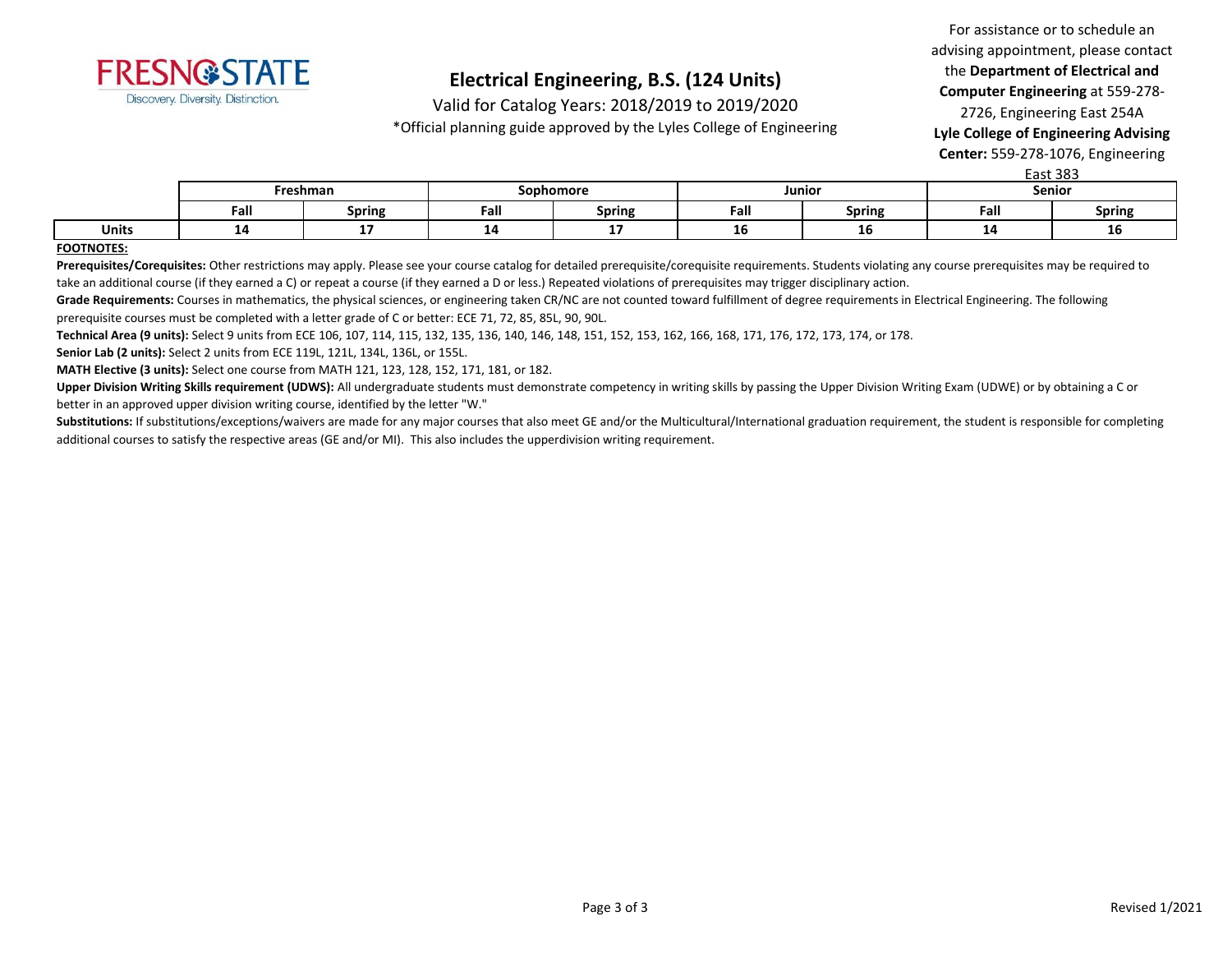

Valid for Catalog Years: 2015/2016 to 2016/2017 \*Official planning guide approved by the Lyles College of Engineering

For assistance or to schedule an advising appointment, please contact the **Department of Electrical and Computer Engineering** at 559-278- 2726, Engineering East 254A **Lyle College of Engineering Advising Center:** 559-278-1076, Engineering

|                  |                                                                                                                   |                                                                                                                                                                     |                                                             |                                                                                          |                                                                                                                        |                                                                                                    |                                                                          | East 383                                                                                                                |
|------------------|-------------------------------------------------------------------------------------------------------------------|---------------------------------------------------------------------------------------------------------------------------------------------------------------------|-------------------------------------------------------------|------------------------------------------------------------------------------------------|------------------------------------------------------------------------------------------------------------------------|----------------------------------------------------------------------------------------------------|--------------------------------------------------------------------------|-------------------------------------------------------------------------------------------------------------------------|
|                  | Freshman                                                                                                          |                                                                                                                                                                     | Sophomore                                                   |                                                                                          | Junior                                                                                                                 |                                                                                                    | Senior                                                                   |                                                                                                                         |
|                  | Fall                                                                                                              | <b>Spring</b>                                                                                                                                                       | Fall                                                        | <b>Spring</b>                                                                            | Fall                                                                                                                   | <b>Spring</b>                                                                                      | Fall                                                                     | <b>Spring</b>                                                                                                           |
| <b>Units</b>     | 14-15                                                                                                             | 17-20                                                                                                                                                               | 14                                                          | 17                                                                                       | 16                                                                                                                     | 16-20                                                                                              | 14                                                                       | 16-17                                                                                                                   |
| General          | <b>A1 (3 Units)</b><br><b>Oral Communication</b><br>*Must pass with a C or<br>better                              | <b>B3 (0-3 Units)</b><br>Lab                                                                                                                                        |                                                             | <b>D2 (3 Units)</b><br><b>American Government</b>                                        |                                                                                                                        |                                                                                                    | D1 (3 Units)<br><b>American History</b>                                  |                                                                                                                         |
| <b>Education</b> | <b>A2 (3 Units)</b><br>Written<br>Communication<br>*Must pass with a C or<br>better                               |                                                                                                                                                                     |                                                             |                                                                                          |                                                                                                                        |                                                                                                    |                                                                          |                                                                                                                         |
| <b>Major</b>     | <b>GE Area B2</b><br><b>BIOL 10 (3 Units)</b><br>Life Sciences<br>*Not open to students<br>with credit in BIOL 1A | <b>GE Area B1</b><br>CHEM 3A (4 Units)<br><b>Physical Sciences</b><br>[Pre-Req: GE B4<br>(may be taken<br>concurrently)]<br>*No credit for CHEM<br>3A after CHEM 1A | <b>ECE 72 (2 Units)</b><br>[Pre-Req: ECE 71 or CSCI]<br>40] | <b>ECE 90 (3 Units)</b><br>[Pre-Req: MATH 77<br>(may be taken<br>concurrently); PHYS 4B] | <b>ECE 102 (3 Units)</b><br>[Pre-Req: ECE 72 (may<br>be taken concurrently);<br>ECE 90; MATH 81 or<br><b>ENGR 101]</b> | CE 29, ME 29,<br>or ME 136<br>(3 Units)<br>*See course catalog<br>for prerequisite<br>requirements | <b>GE Area D3</b><br><b>ECON 40 or 50</b><br>(3 Units)<br>Social Science | <b>GE Area IB</b><br><b>ECE 186B (3 Units)</b><br>Physical Universe &<br>Its Life Forms<br>[Pre-Req: ECE 186A;<br>UDWS] |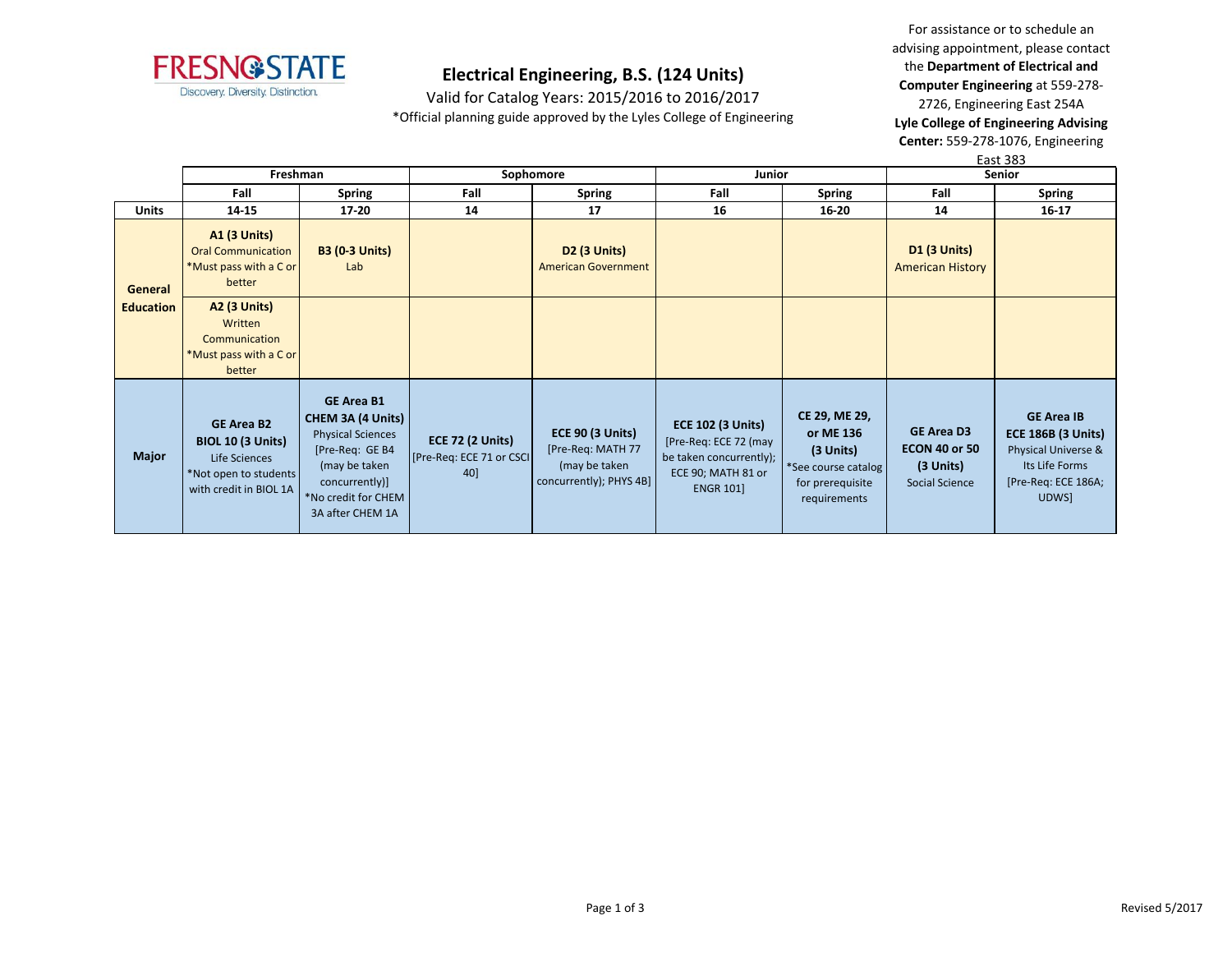

Valid for Catalog Years: 2015/2016 to 2016/2017 \*Official planning guide approved by the Lyles College of Engineering

For assistance or to schedule an advising appointment, please contact the **Department of Electrical and Computer Engineering** at 559-278- 2726, Engineering East 254A

**Lyle College of Engineering Advising Center:** 559-278-1076, Engineering

|                  |                                                                                                                                          |                                                                                                                                |                                                                                    |                                                                                          |                                                                                                  |                                                                                                                         | <b>East 383</b>                                                                                                                           |                                                                                                                                                                                         |
|------------------|------------------------------------------------------------------------------------------------------------------------------------------|--------------------------------------------------------------------------------------------------------------------------------|------------------------------------------------------------------------------------|------------------------------------------------------------------------------------------|--------------------------------------------------------------------------------------------------|-------------------------------------------------------------------------------------------------------------------------|-------------------------------------------------------------------------------------------------------------------------------------------|-----------------------------------------------------------------------------------------------------------------------------------------------------------------------------------------|
|                  | Freshman                                                                                                                                 |                                                                                                                                |                                                                                    | Sophomore                                                                                | Junior                                                                                           |                                                                                                                         | <b>Senior</b>                                                                                                                             |                                                                                                                                                                                         |
|                  | Fall                                                                                                                                     | Spring                                                                                                                         | Fall                                                                               | <b>Spring</b>                                                                            | Fall                                                                                             | Spring                                                                                                                  | Fall                                                                                                                                      | <b>Spring</b>                                                                                                                                                                           |
| <b>Units</b>     | 14-15                                                                                                                                    | 17-20                                                                                                                          | 14                                                                                 | 17                                                                                       | 16                                                                                               | 16-20                                                                                                                   | 14                                                                                                                                        | $16 - 17$                                                                                                                                                                               |
|                  | <b>GE Area B4</b><br><b>MATH 75 (4 Units)</b><br>Quantitative<br>Reasoning<br>[Pre-Req: Elementary<br>geometry,<br>intermediate algebra, | <b>GE Area C2</b><br>PHIL 1 or 10<br>(3 Units)<br><b>Humanities</b><br>*See course catalog<br>for prerequisite<br>requirements | <b>ECE 85 (3 Units)</b><br>[Pre-Req: ECE 1; MATH<br>75]                            | <b>ECE 90L (1 Unit)</b><br>[Pre-Req: ECE 90 (may<br>be taken concurrently);<br>PHYS 4BL] | <b>ECE 103 (2 Units)</b>                                                                         | <b>ECE 121</b><br>(3 Units)<br>[Pre-Req: ECE 128]                                                                       | <b>ECE 134 (3 Units)</b><br>[Pre-Req: ECE 124;<br>ECE 125 (may be                                                                         | <b>GE Area MI</b><br><b>PLSI 120 or</b><br><b>BA 104 (3 Units)</b><br>Multicultural/<br>International<br>taken concurrently)]   *See course catalog for<br>prerequisite<br>requirements |
|                  | & trigonometry OR<br>precalculus. Passing<br>score on department's<br><b>Calculus Readiness</b><br>Test; ELM]                            | <b>ECE 71 (3 Units)</b><br>[Pre-Req: MATH 75<br>(may be taken<br>concurrently)]                                                | <b>ECE 85L (1 Unit)</b><br>[Pre-Req: ECE 85 (may<br>be taken concurrently)]        | <b>ECE 118 (3 Units)</b><br>[Pre-Req: ECE 85;<br><b>CSCI 40 or ECE 71]</b>               | <b>ECE 124 (4 Units)</b><br>[Pre-Req: ECE 2, ECE 90;<br>MATH 81 or ENGR 101                      | <b>ECE 125 (3 Units)</b><br>[Pre-Req: ECE 124]                                                                          | <b>ECE 186A</b><br>$(1$ Unit)<br>[Pre-Req: 30 units of<br><b>ECE or instructor</b><br>permission; UDWS<br>(may be taken<br>concurrently)] | <b>MATH Elective</b><br>(3 Units)<br>*See footnotes                                                                                                                                     |
| Major            | <b>ECE 1 (1 Unit)</b>                                                                                                                    | MATH 76 (4 Units)<br>[Pre-Req: MATH 75<br>or<br><b>MATH 75A &amp; B]</b>                                                       | MATH 77 (4 Units)<br>[Pre-Req: MATH 76]                                            | <b>ECE 118L (1 Unit)</b><br>[Pre-Req: ECE 118, 85L]                                      | <b>ECE 126 (3 Units)</b><br>[Pre-Req: MATH 81 (may)<br>be taken concurrently);<br><b>ECE 90]</b> | <b>ECE 138</b><br>(3 Units)<br>[Pre-Req: ECE 102,<br>128]                                                               | <b>Technical Area</b><br>(3 Units)<br>*See footnotes                                                                                      | <b>Technical Area</b><br>(3 Units)<br>*See footnotes                                                                                                                                    |
|                  |                                                                                                                                          | <b>PHYS 4A</b><br>(3 Units)<br>[Pre-Req: GE B4;<br>MATH 76 (may be<br>taken concurrently)]                                     | PHYS 4B (3 Units)<br>[Pre-Req: PHYS 4A;<br>MATH 77 (may be taken<br>concurrently)] | MATH 81 (3 Units)<br>[Pre-Req: MATH 77]<br><b>OR</b><br><b>ENGR 101 (3 Units)</b>        | <b>ECE 128 (3 Units)</b><br>[Pre-Req: ECE 90]                                                    | <b>ECE 138L (1 Unit)</b><br>[Pre-Req: ECE 128L;<br>ECE 138 (may be<br>taken concurrently)]                              | <b>Senior Lab</b><br>$(1$ Unit)<br>*See footnotes                                                                                         | <b>Technical Area</b><br>(3 Units)<br>*See footnotes                                                                                                                                    |
|                  |                                                                                                                                          |                                                                                                                                | PHYS 4BL (1 Unit)<br>[Pre-Req: Corequisite:<br>PHYS 4B]                            | PHYS 4C (3 Units)<br>[Pre-Req: PHYS 4B;<br><b>MATH 77]</b>                               | <b>ECE 128L (1 Unit)</b><br>[Pre-Req: ECE 90L; ECE<br>128 (may be taken<br>concurrently)]        | <b>ECE 155</b><br>(3 Units)<br>[Pre-Req: ECE 124]                                                                       |                                                                                                                                           | Senior Lab (1 Unit)<br>*See footnotes                                                                                                                                                   |
| <b>Electives</b> |                                                                                                                                          |                                                                                                                                |                                                                                    |                                                                                          |                                                                                                  | <b>UDWS (0-4 Units)</b><br>*Upper Division<br><b>Writing Exam</b><br>OR "W" Course<br>(must pass with a C<br>or better) |                                                                                                                                           |                                                                                                                                                                                         |